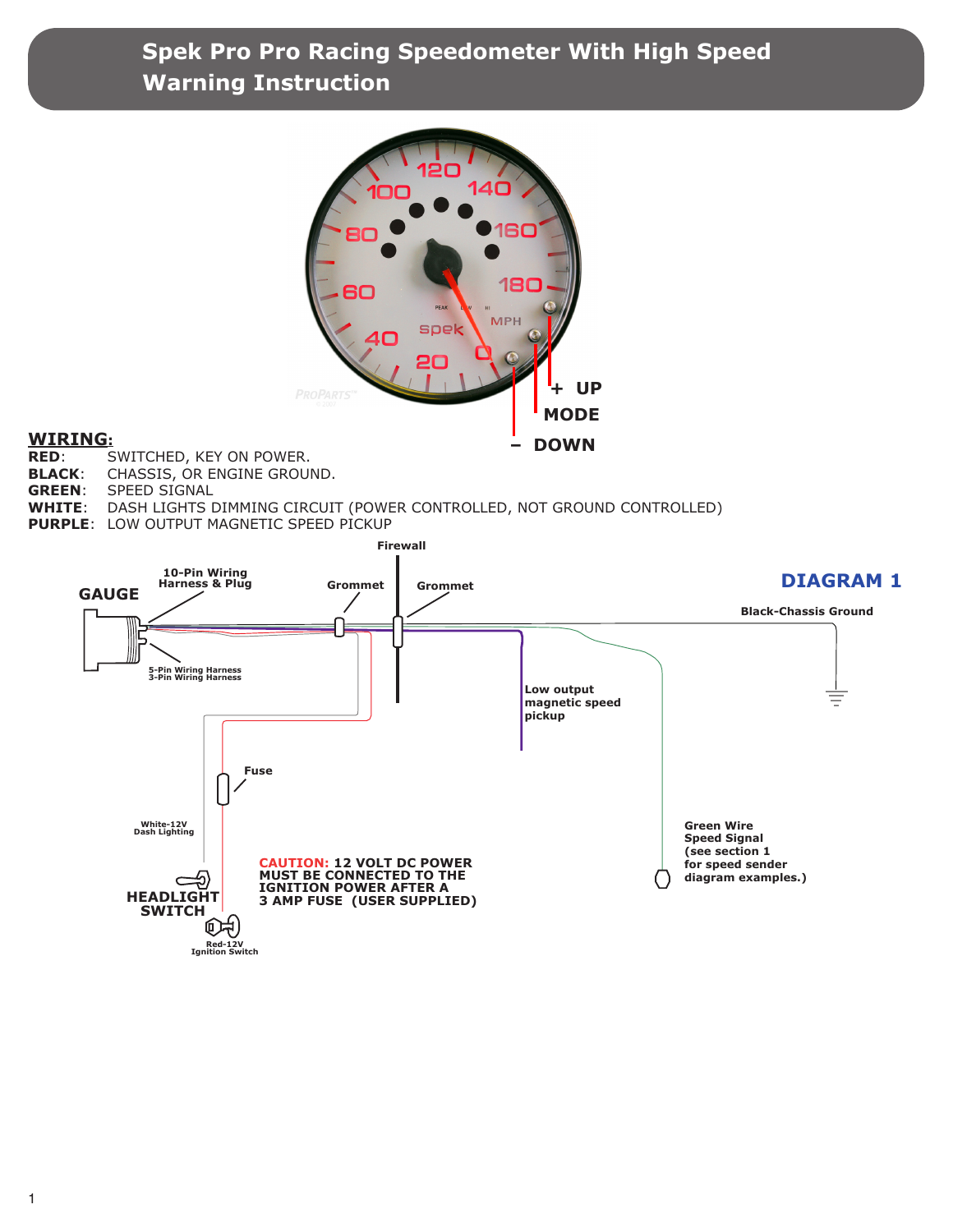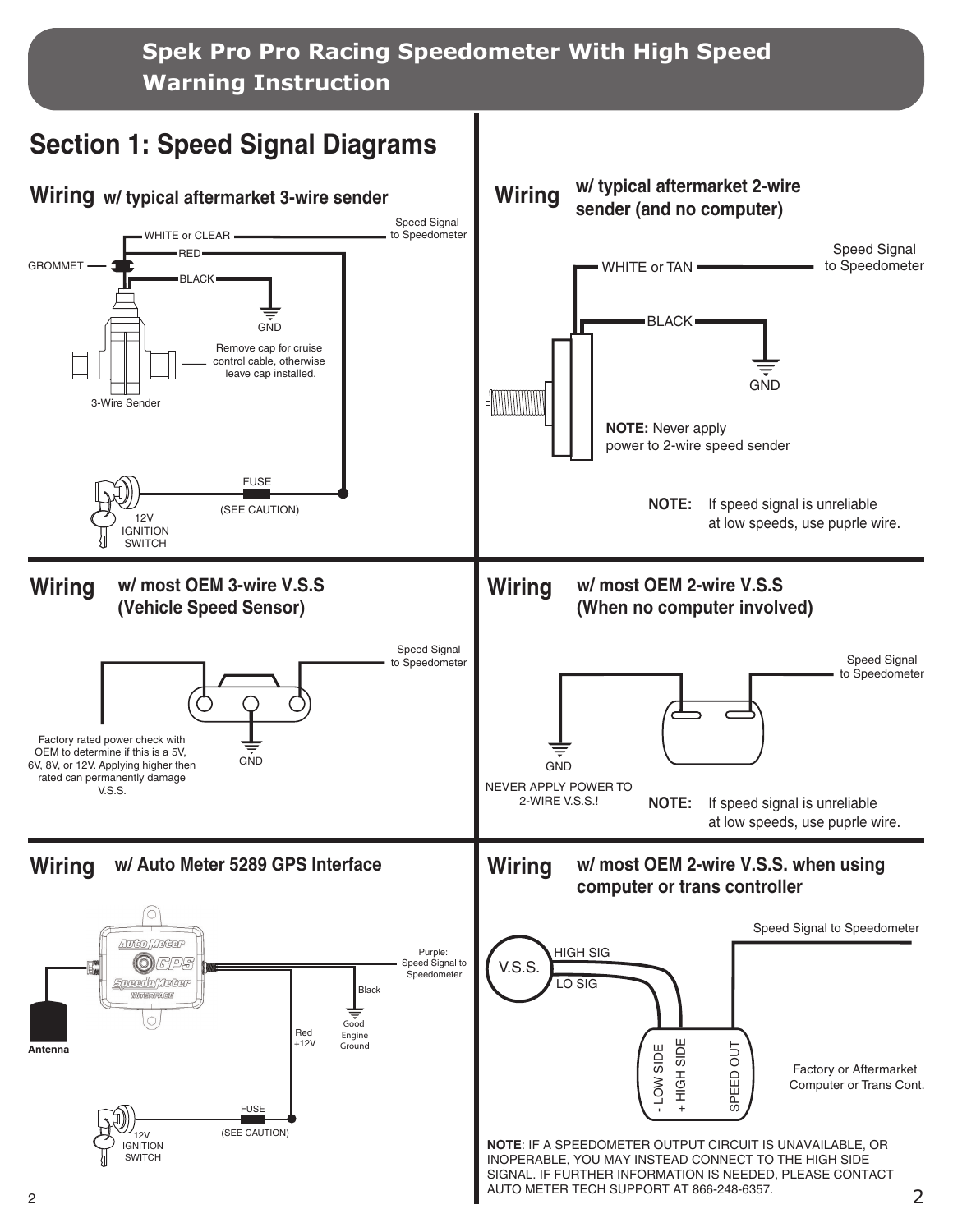## **Operation Basics:**

Before using this speedometer, it needs to be set up to the pulses per mile that your vehicle uses. There are choices of factory options available, but for best results it is recommended that you calibrate the speedometer.

During normal operation, the speedometer will alert you when your speed goes above a high warn point (Backlight turns red and "HI" light illuminates), or optionally alert you when your speed goes below a low warn point (Backlight turns green and "LOW" light illuminates). The speedometer will also record your peak speed. Each time you set a new peak speed, the "PEAK" light will briefly illuminate to let you know you have exceeded your previous peak speed. The stored peak speed can be reset at any time.

The backlight can be set to many different colors and brightness settings to suit your needs. It includes independent day and night brightness settings for more flexibility.

#### **NOTE: THIS SPEEDOMETER HAS NO ODOMETER, THEREFORE IS INTENDED FOR OFF ROAD USE AND MAY NOT BE LEGAL IN ALL JURISDICTIONS!**

## **Programming Basics:**

The programming is achieved in steps, using the middle button on the face of the gauge. Think of the middle button, as a "MODE" button. The Left and Right buttons are basically "DOWN" and "UP" buttons. Please note, that each push and release of the buttons require about a 1 second push to activate. A quick tap may not register to the gauge, that you have pushed the button. Programming requires no speed signal going to it. If the speedometer does not go into a menu or submenu, cycle power off and then back on.

## **Demo Mode:**

With power on, press and release the MODE button 4 times. The PEAK, LOW, and HI indicators and the gauge illumination will flash. Press and hold both the MODE button and the UP button until the pointer stops climbing, and the indicators and illumination stop flashing, and immediately release the buttons. The speedometer will automatically start sweeping the pointer up and down, and going through several colors. To Exit demo mode, press and release the MODE button 1 time.

## **Factory Reset:**

With power on, press and release the MODE button 1 time. The pointer will go to the current peak speed. Press and hold both the MODE button and the UP button until the pointer stops climbing. Hold the buttons for an additional 2 seconds and then release both buttons. The pointer will sweep back and forth and the factory settings will be restored.

## **Lighting:**

## **Gauge Illumination Color Set:**

With power on, press and release the MODE button 4 times. The PEAK, LOW, and HI indicators and the gauge illumination will flash. Use the UP button to move the pointer up and use the DOWN button to move the pointer down to the desired color. The pointer will sweep stopping incrementally on each color. You may press and release the MODE button 3 times to save and exit.

## **Gauge Illumination Brightness:**

With power on, press the MODE button 5 times. The PEAK, LOW, and HI indicators will be off and the pit road speed lights will cycle. Press and hold both the DOWN button and the MODE button until the pointer stops climbing, then continue to hold these buttons (for another 2 seconds after the pointer stops climbing). Once there, release both buttons. Use the UP button to make the lighting brighter and use the DOWN button to dim the illumination. You may push and release the MODE button to exit and save.

**NOTE**: This can be set for daytime brightness (0 volts on white wire) and nighttime brightness (1-12V on white wire). When setting nighttime brightness, this setting adjusts the maximum brightness with 12+ V on the white wire. As voltage is reduced, brightness is also reduced.

**NOTE**: On older versions (FW0432v1), adjusting the daytime brightness also adjusts the nighttime Gauge

## **Illumination Brightness.**

## **Speed Warning Indicators Brightness:**

With power on, press the MODE button 5 times. The PEAK, LOW, and HI indicators will be off and the pit road speed lights will cycle. Use the UP or DOWN buttons to brighten or dim the speed warning indicators. You may press and release the MODE button twice to exit and save.

**NOTE**: This can be set for daytime brightness (0 volts on white wire) and nighttime brightness (1-12V on white wire). When setting nighttime brightness, this setting adjusts the maximum brightness with 12+ V on the white wire. As voltage is reduced, brightness is also reduced.

**NOTE**: On older versions (FW0432v1), adjusting the daytime brightness also adjusts the nighttime Speed Warning Indicators Brightness.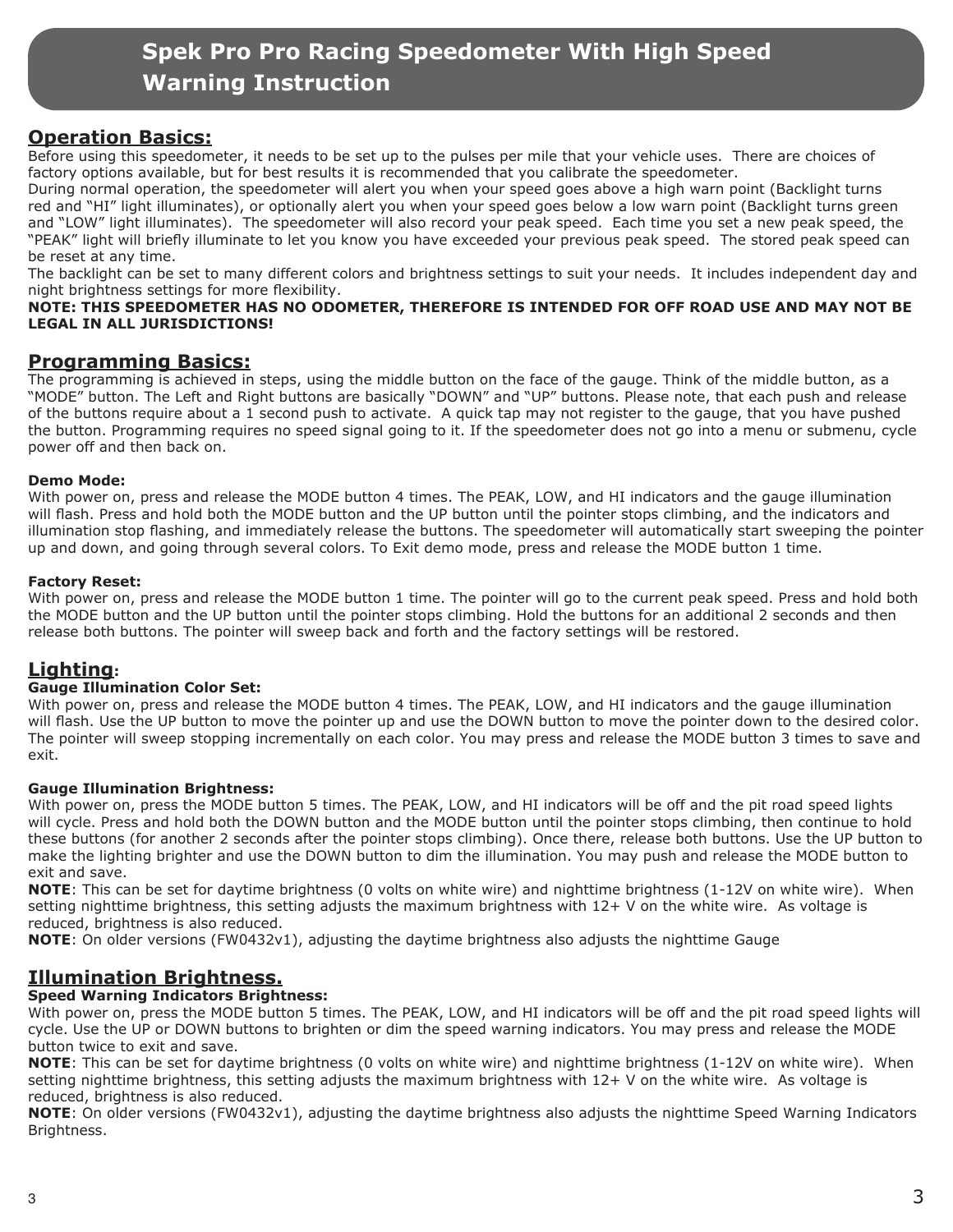## **Changing Lit Pointer Brightness:**

With power on, press and release the MODE button 4 times. The PEAK, LOW, and HI indicators and the gauge illumination will continue to flash. Press and hold both the DOWN button and the MODE button until the pointer stops climbing. Hold the buttons for an additional 2 seconds (or until the indicators quit flashing) and then release both buttons. Use the UP button to make the lighting brighter and use the DOWN button to dim the illumination. You may press and release the MODE button to exit and save. NOTE: This can be set for daytime brightness (0 volts on white wire) and nighttime brightness (1-12V on white wire). When setting nighttime brightness, this setting adjusts the maximum brightness with 12+ V on the white wire. As voltage is reduced, brightness is also reduced.

## **High/Low Speed Warning & Peak Recall:**

## **High Speed Warning Set Point:**

With power on, press and release the MODE button twice. The HI indicator will illuminate and the pointer will go to the current high setting. Use the UP button to move the pointer higher and use the DOWN button to move the pointer lower to the desired High Set point. You may press and release the MODE button 5 times to exit and save.

## **Low Speed Warning Set Point:**

With power on, press and release the MODE button 3 times. The LOW indicator will blink and the pointer will go to the current low setting. Use the UP button to move the pointer higher and use the DOWN button to move the pointer lower to the desired Low Warning Set point. You may press and release the MODE button 4 times to save and exit.

#### **Peak Erase:**

With power on, press and release the MODE button 1 time. The PEAK indicator will illuminate. The pointer will move to the peak speed reading. If no button is pushed for 4 seconds, the gauge will default back to the current speed reading. To clear the peak, push the DOWN button while the peak is displayed. The Pointer will sweep to full scale and then return to the current speed indicating it has cleared the peak memory.

#### **--Alternate--**

While in normal mode, press the DOWN button and the peak light will light up indicating the peak was reset.

## **Input Wire Change and Zero Position Adjustment:**

## **Changing Speedometer Input wire:**

With power on, press and release the MODE button 2 times. The PEAK indicator will blink and the pointer will go to the current High Warn Set Point. Press and hold both the DOWN button and the MODE button until the pointer stops climbing. Hold the buttons for an additional 2 seconds (or until the indicators quit flashing) and then release both buttons. Press DOWN to use the green wire for the digital input pin (DEFAULT). Gauge will show 0 MPH. Press UP to use the purple wire as a high sensitivity magnetic pickup input. Gauge will show 180 MPH. Press and release the MODE button 1 time to save and exit. **NOTE**: If you are not sure which input to use, use the Green wire. The purple wire input is useful for low output magnetic speed pickups. Some of these sensors have a very low output at low speeds and will not work when using the standard input wire (green). If you find that the speedometer does not read consistently at low speeds, try the purple wire instead.

## **Adjust Pointer to Zero:**

With at least 12 volts applied to the white wire and the speedometer powered on, press and release the MODE button 5 times. The PEAK, LOW, and HI indicators will be off and the pit road speed lights will be cycling. Press and hold both the MODE button and UP button until the pointer stops climbing, and the pit road lights stay on solid then immediately release. The pointer will go to "0". Use the UP button and the DOWN button to adjust the pointer to move it to the center of the tick mark. You may press and release the MODE button 1 time to save and exit.

## **Calibration:**

## **Change Default Pulses Per Mile:**

Press and hold both the MODE button and the UP button until the pointer stops climbing. Hold the buttons for an additional 2 seconds and then release both buttons. The pointer will indicate which default Pulses Per Mile is used by pointing to different speeds indicating a different pulse per mile setting.